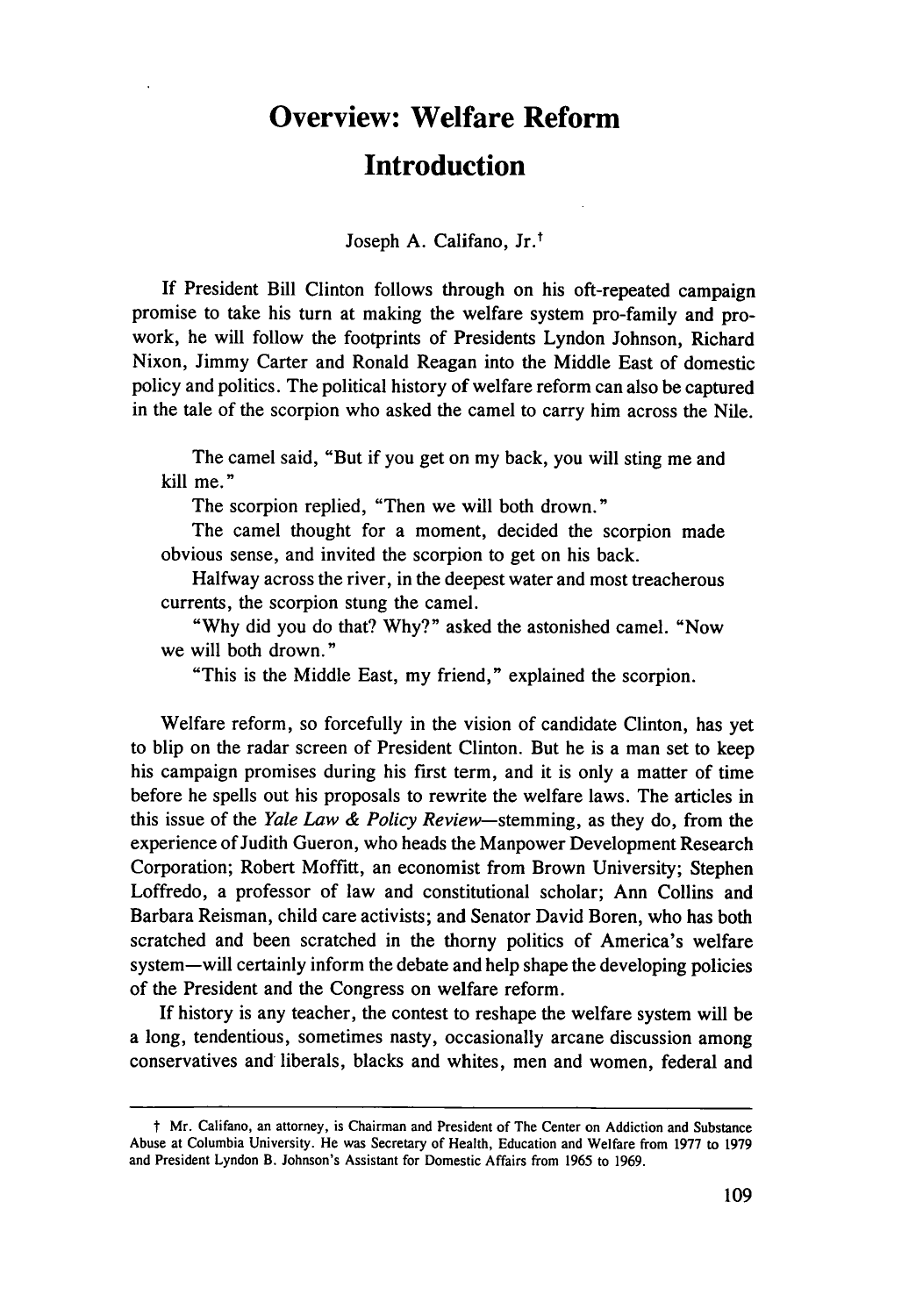state governments, taxpayers and the poor. In the process, some of the strange political alliances that emerge to promote policy goals will ultimately drown in the perilous currents of welfare politics. A clear-eyed view of the murky waters ahead is a useful tool in the quest for welfare reform.

Ever since Lyndon Johnson in the mid-1960s, presidents have recommended that Congress make the system more pro-family, notably by getting rid of the rule that says the man has to leave the house in order for the mother and children to receive benefits, and by encouraging welfare recipients to go to work. Johnson was particularly concerned with protecting the black family and spoke of it often, both publicly and privately. He was especially eloquent in his speech, "To Fulfill These Rights," at Howard University on June 4, 1965:

Perhaps most important-its influence radiating to every part of life-is the breakdown of the Negro family structure. For this, most of all, white America must accept responsibility. It flows from centuries of oppression and persecution of the Negro man. It flows from the long years of degradation and discrimination, which have attacked his dignity and assaulted his ability to produce for his family.

This, too, is not pleasant to look upon. But it must be faced by those whose serious intent is to improve the life of all Americans.

Only a minority-less than half-of all Negro children reach the age of 18 having lived all their lives with both of their parents. At this moment, tonight, little less than two-thirds are at home with both of their parents. Probably a majority of all Negro children receive federally-aided public assistance sometime during their childhood.

When Johnson called on the nation to wage the War on Poverty, he backed his rhetoric with resources for education, health care, job training and jobs. His preference was to take the array of cash programs—Aid to Families with Dependent Children (AFDC, the program that comes to the minds of most people when they think of welfare), food stamps, veterans' disability benefits, social security, etc.—and combine them into a single easy-to-administer income maintenance program.

The politics of enacting such a broad income maintenance proposal soon became impossible even for this extraordinarily adept legislator and President. Instead, Johnson decided to increase cash payments to the needy through existing programs. He got Congress to increase minimum social security benefits a whopping 59%, lifting almost three million senior citizens out of poverty in one legislative swoop. He extended food stamp programs to additional counties and made Medicaid available to not only AFDC recipients, but other "medically indigent" citizens as well.

Richard Nixon pushed the supplemental security income program into high gear, providing cash benefits and Medicaid coverage to the blind and permanently disabled who were not eligible for social security disability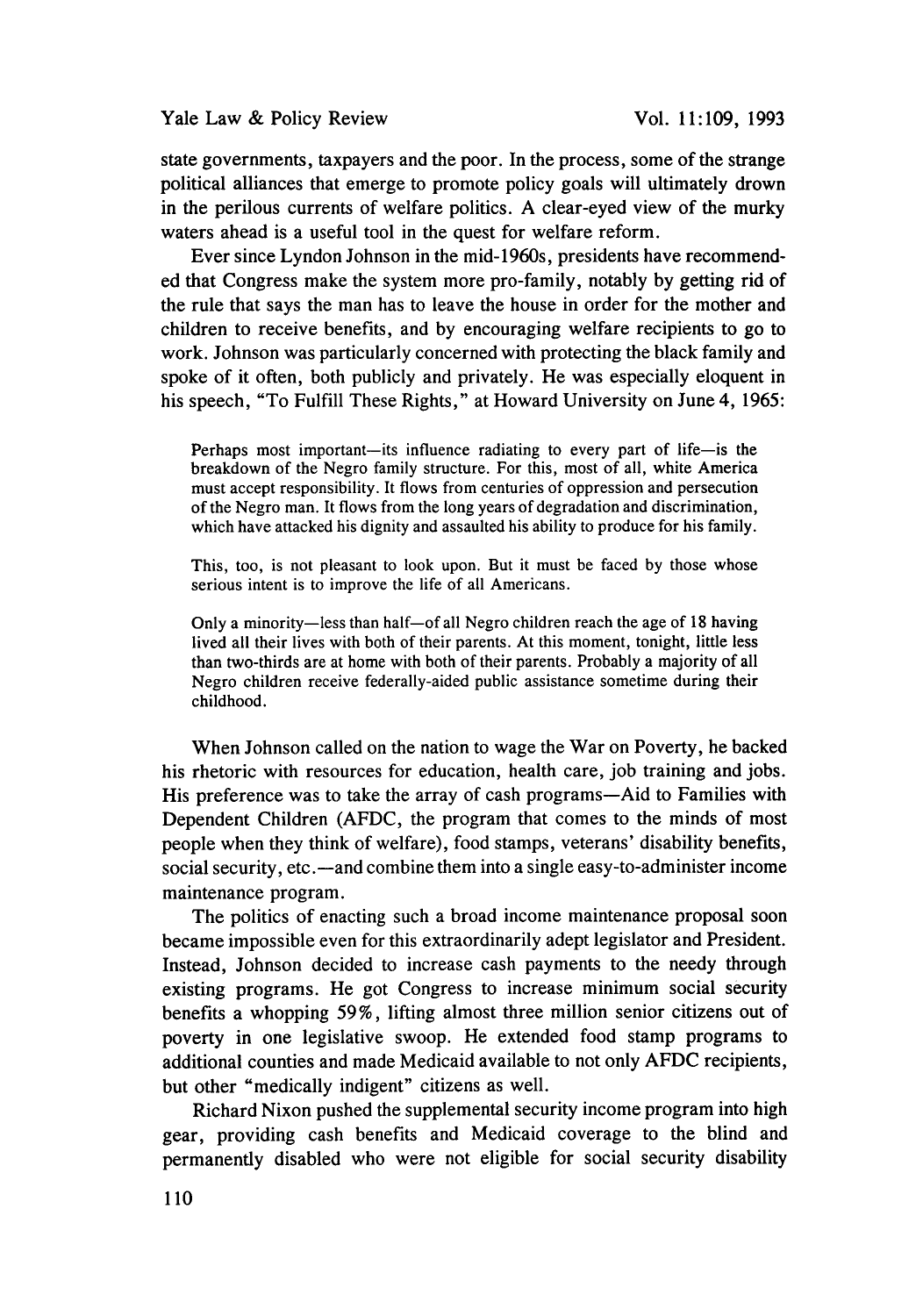## Introduction on Welfare Reform

payments. Thanks to the imagination and persistence of his White House assistant Daniel Patrick Moynihan, Nixon also proposed the Family Assistance Program to try to hold welfare families together and offer them incentives to work. Congress refused to pass the program.

Gerald Ford's brief tenure, and his need to concentrate on reuniting the nation in the wake of Watergate and Vietnam, gave him little time to navigate the turbulent tides of welfare reform. But Jimmy Carter jumped in with both feet.

President Carter insisted on proposing a reform plan that carried no additional cost. That was an impossible dream, but he had read the country well. He knew that most of the American people and their representatives in the Congress were in no mood to pour more money into a failed system for poor people, particularly one that was viewed as predominantly for the benefit of blacks.

Eventually Carter settled on the concept of no added initial cost and we sent a reform plan to the Congress in mid-1977. At my urging (serving at the time as Secretary of Health, Education and Welfare), the Speaker of the House, Thomas P. O'Neill, set up a special committee to move the legislation rapidly, and the Senate Finance Committee set up a special subcommittee chaired by Senator Daniel Patrick Moynihan. We thought we were on the way to reform at last. Hopes and expectations ran high.

Then on June 6, 1978, the citizens of California, in revolt against government spending, voted overwhelmingly for Proposition 13, the proposal to slash the state's property taxes. The next day, as I headed to the House Speaker's office, Thomas S. Foley, who was then chairman of the Agriculture Committee, stopped me in the hall off the House floor, and said, "Joe, you've got to bury that damn welfare bill. With this vote in California, these guys will destroy it on the floor and the President will suffer a humiliating defeat." A few minutes later, Speaker O'Neill confirmed that California's Proposition 13 had put the final nail in the coffin of welfare reform for the Carter Administration.

We had more success with efforts to improve the enforcement of child support obligations, although we had to fight our way through a thicket of opposition. Senator Russell Long, then Chairman of the Senate Finance Committee, pushed through legislation to beef up child support collection, which I supported and rigorously enforced as Secretary of H.E.W. At the time, many liberals strongly opposed enforcement as a punitive and unproductive approach to welfare reform. But as the program took hold and collection rates improved dramatically, and as the nation came to appreciate the plight of the single female parent, attitudes changed. Today most reformers view child support enforcement as an important component of welfare policy.